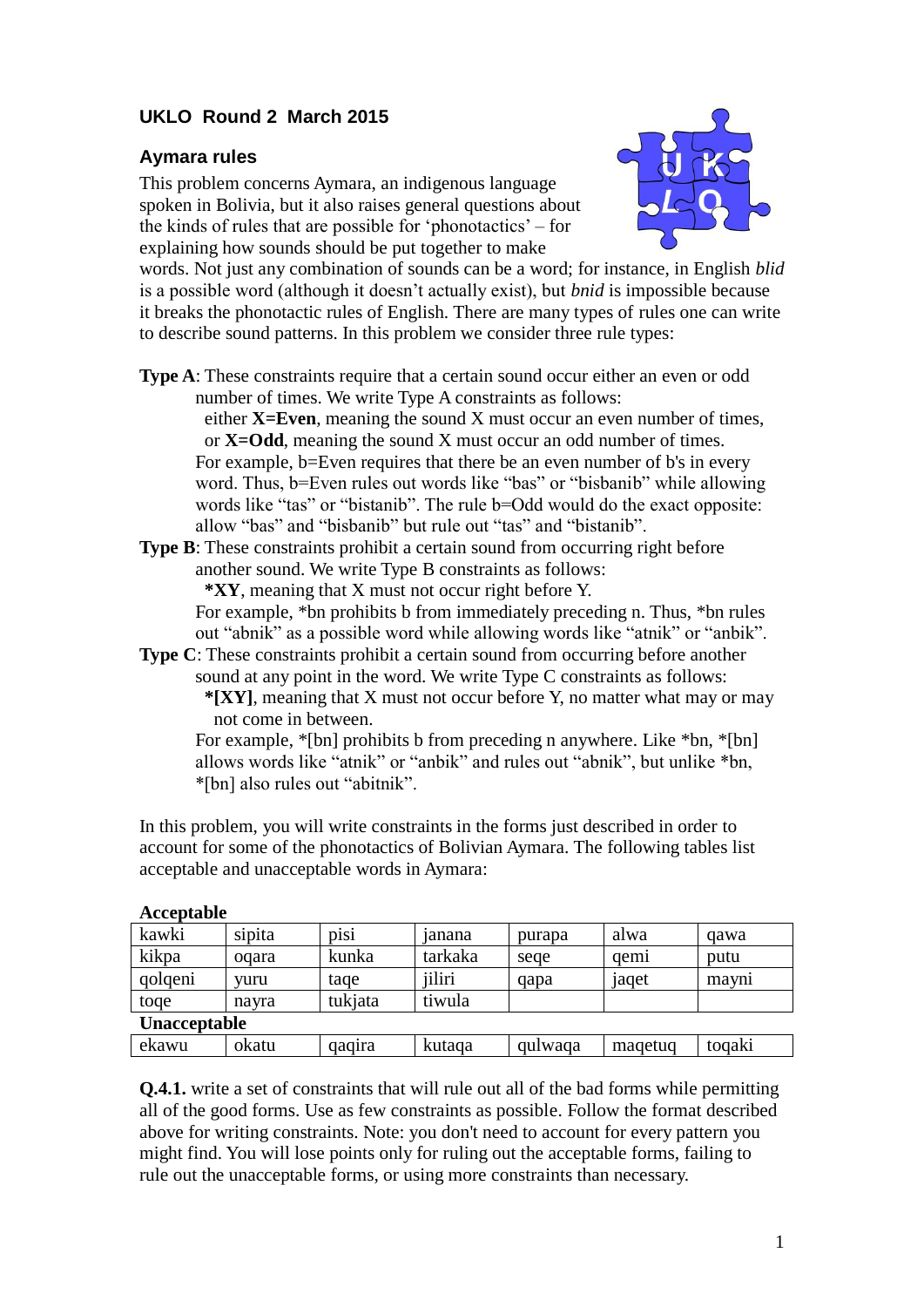**Q.4.2**. Out of these three types of rules, only two are known to be needed when describing the phonotactics of human languages. Which type of constraint isn't needed for the Aymara data?